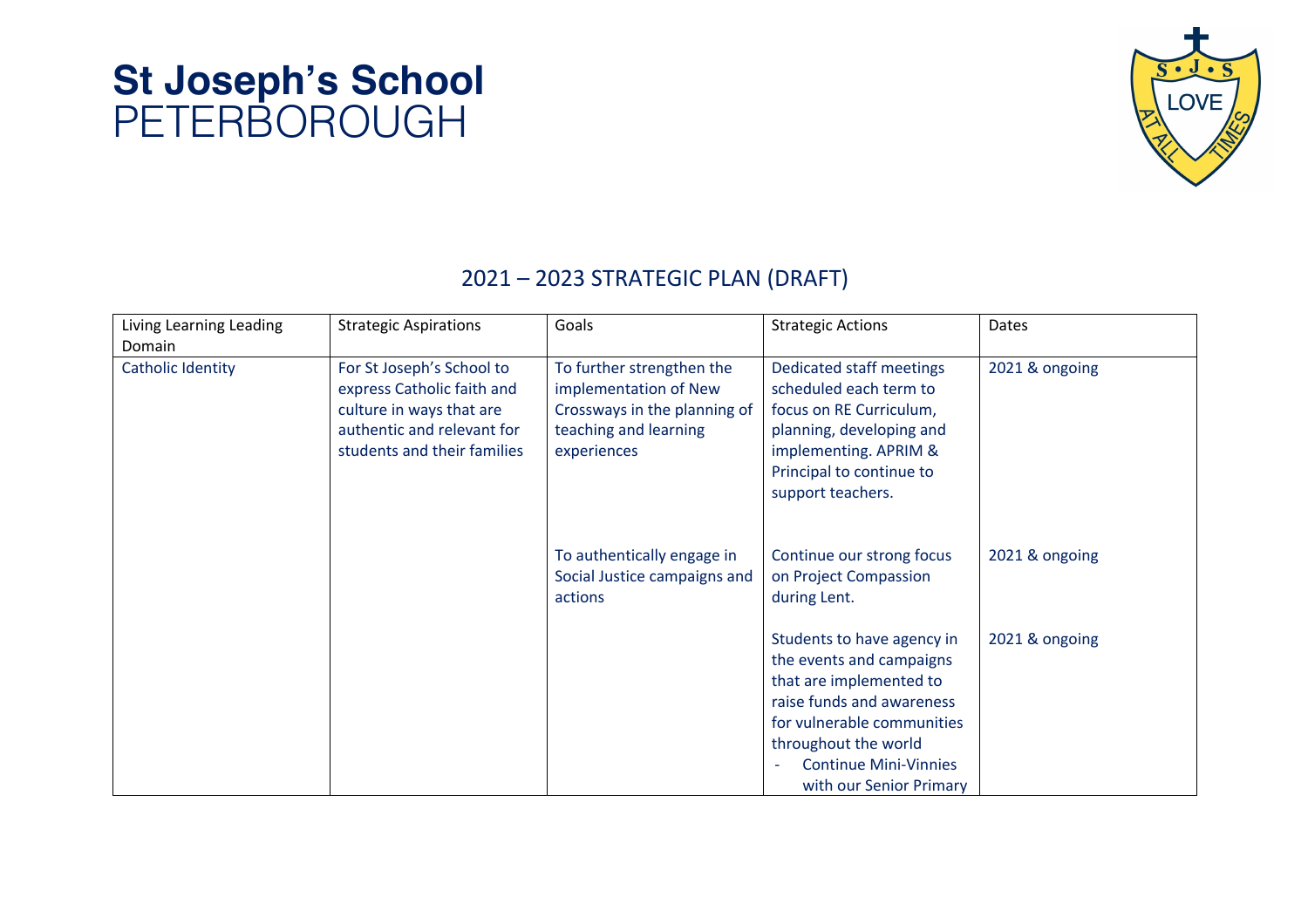

| To provide opportunities for<br>the school community to<br>engage in ongoing reflective<br>practice and faith formation<br>through prayer, liturgy,<br>culture and traditions. | <b>Staff Formation - Post</b><br><b>Critical Belief &amp;</b><br>Recontextualising  | Class and develop a<br>wider group of student<br>representation when<br>we expand to<br>Secondary in 2022 &<br>2023<br><b>Annual Staff Formation &amp;</b><br>reflection days to be held<br>for all staff.<br>Once every 3 years to<br>ä,<br>have a two day<br>Formation experience.<br>Once every three years<br>$\sim$<br>Formation to focus on<br>Charism of Mary<br>MacKillop & Sisters of<br>St Joseph |  |
|--------------------------------------------------------------------------------------------------------------------------------------------------------------------------------|-------------------------------------------------------------------------------------|-------------------------------------------------------------------------------------------------------------------------------------------------------------------------------------------------------------------------------------------------------------------------------------------------------------------------------------------------------------------------------------------------------------|--|
|                                                                                                                                                                                | Students - Move from<br><b>Christian Values Education</b><br>to Recontextualisation | Teachers to be explicit<br>within teaching and learning<br>opportunities to discuss the                                                                                                                                                                                                                                                                                                                     |  |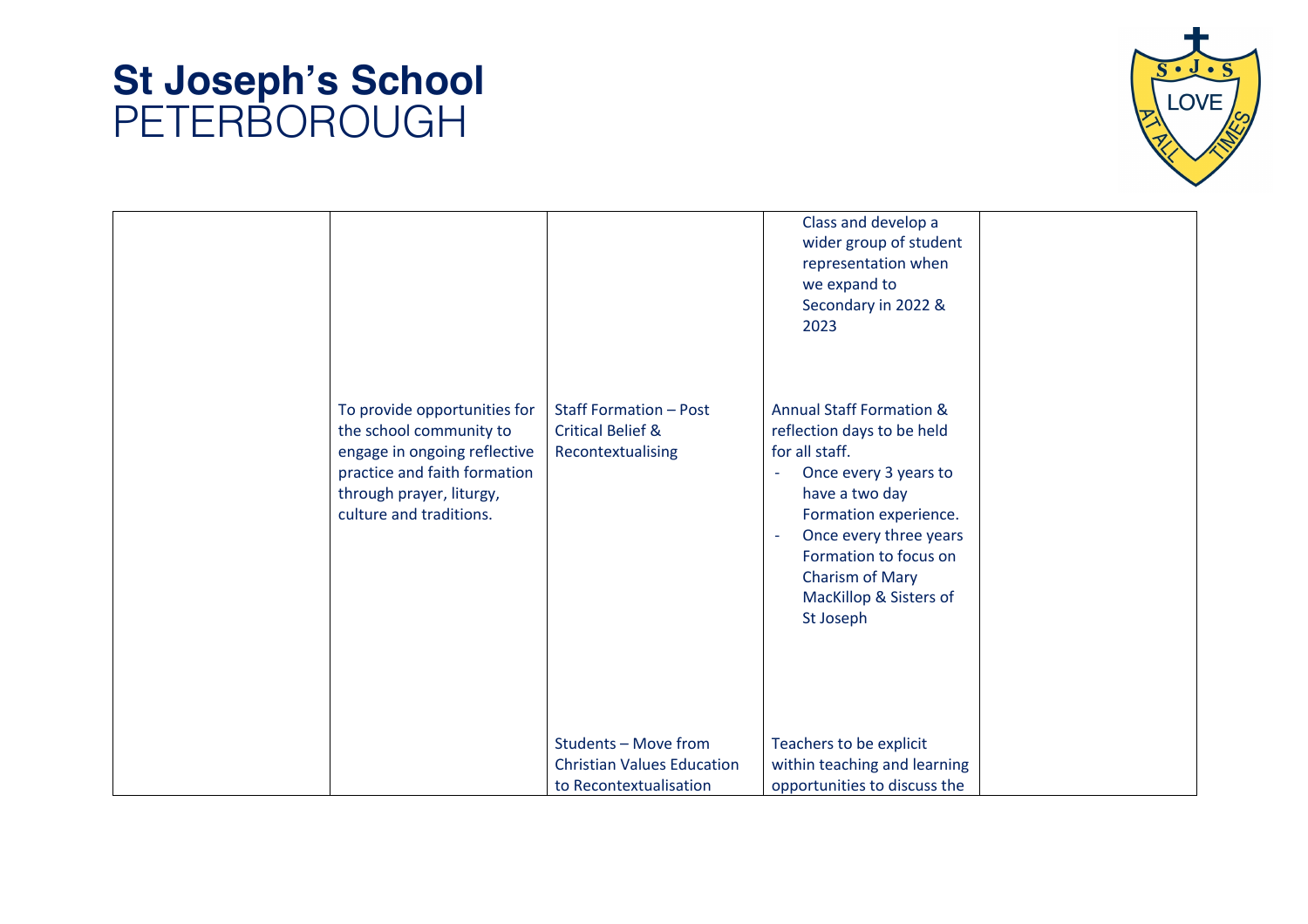

|  |                                                                                | interpretive nature of<br>scripture<br>Staff to ensure that the<br>Catholic faith tradition is not<br>incidentally diluted by<br>engaging students in multi-<br>layered, creative,                                                                                                    |  |
|--|--------------------------------------------------------------------------------|---------------------------------------------------------------------------------------------------------------------------------------------------------------------------------------------------------------------------------------------------------------------------------------|--|
|  | Community - Invitations to<br>participate and join liturgy,<br>prayer & Masses | stimulating hermeneutical<br>perspectives when learning<br>about. The Church's history<br>& traditions.<br>Continue to invite parents<br>and friends to class liturgies<br>and prayers. Utilise personal<br>invitations rather than<br>generic group invites or<br>school newsletter. |  |
|  |                                                                                | Provide opportunities for<br>parent involvement &<br>engagement with their child<br>during these events.                                                                                                                                                                              |  |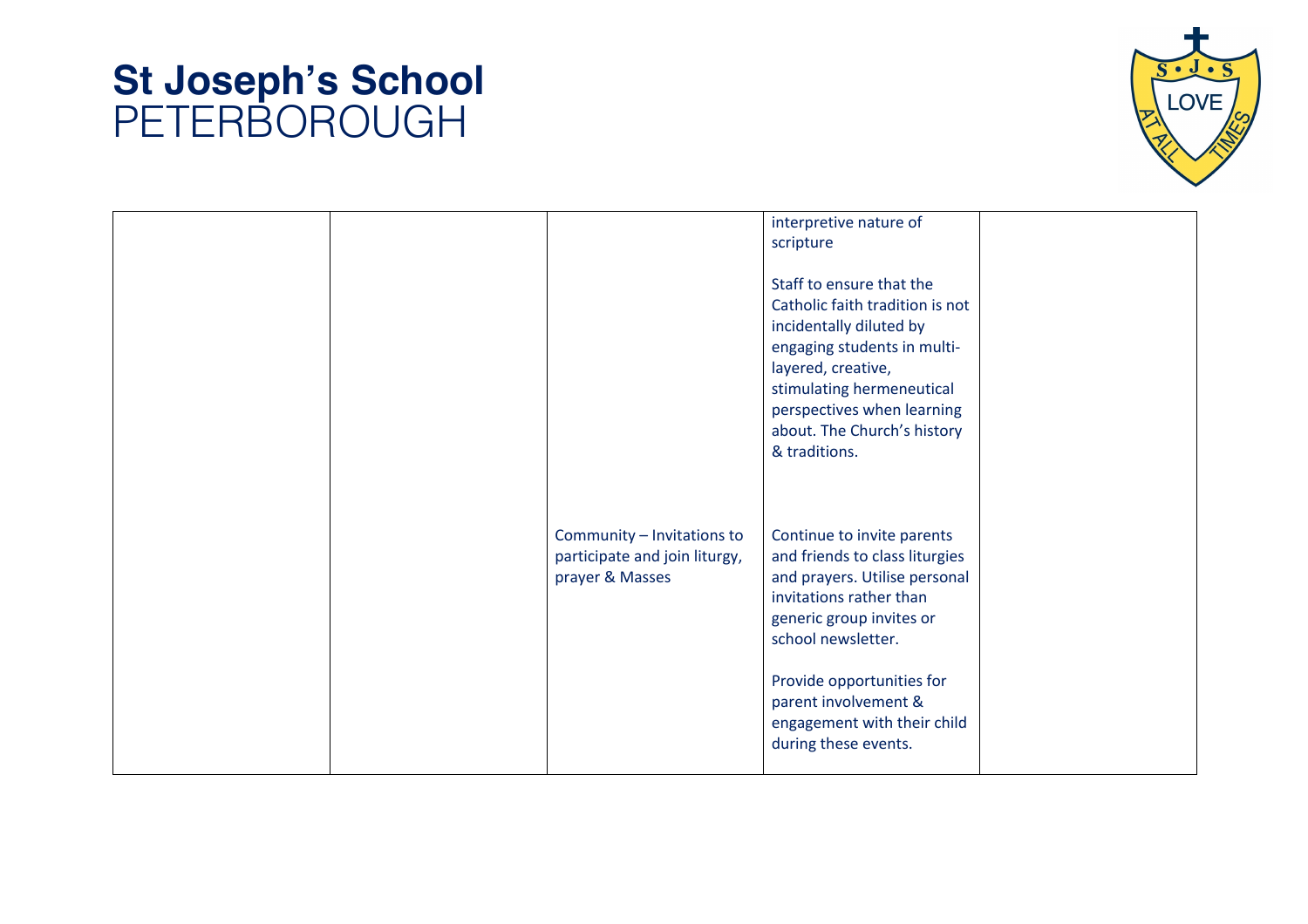

| <b>Curriculum &amp; Learning</b> | For teachers to demonstrate                                                                                 | To develop Professional<br><b>Learning Communities</b>                                                                                                                                    | Invite Parish Priest into the<br>school to engage with<br>parents and families at<br>these events as well as to<br>visit classrooms and build<br>relationship with the<br>students and staff.<br><b>Professional Learning</b><br>Communities (PLC) to be an<br>ongoing approach to<br>teaching & learning and<br>collaboration beyond 2021.<br><b>Dedicated Project with</b><br>Gavin Grift in 2021. Two | 2021 - Focussed project<br>with Gavin Grift leading<br>Professional Learning. |
|----------------------------------|-------------------------------------------------------------------------------------------------------------|-------------------------------------------------------------------------------------------------------------------------------------------------------------------------------------------|----------------------------------------------------------------------------------------------------------------------------------------------------------------------------------------------------------------------------------------------------------------------------------------------------------------------------------------------------------------------------------------------------------|-------------------------------------------------------------------------------|
|                                  | high levels of knowledge of<br>contemporary curriculum<br>and assessment theory,<br>practices and processes | amongst teaching staff<br>across the three JJJ schools<br>(Peterborough, Jamestown<br>& Gladstone)<br>To strengthen and develop<br>high quality teaching and<br>learning and utilise peer | whole day workshops for<br>the teaching staff across the<br>three schools.<br>Dedicate staff meeting in<br>wks 3, 6 & 9 each term for<br>JJJ collaboration. Using a<br>combination of face to face                                                                                                                                                                                                       | 2022 and beyond - school<br>led focus in conjunction with<br>JJJ cluster.     |
|                                  |                                                                                                             | knowledge and<br>collaboration across a<br>broader range of teaching<br>staff.                                                                                                            | and online meetings.<br>3 90 minute sessions with<br>our leadership team to<br>develop and discuss                                                                                                                                                                                                                                                                                                       |                                                                               |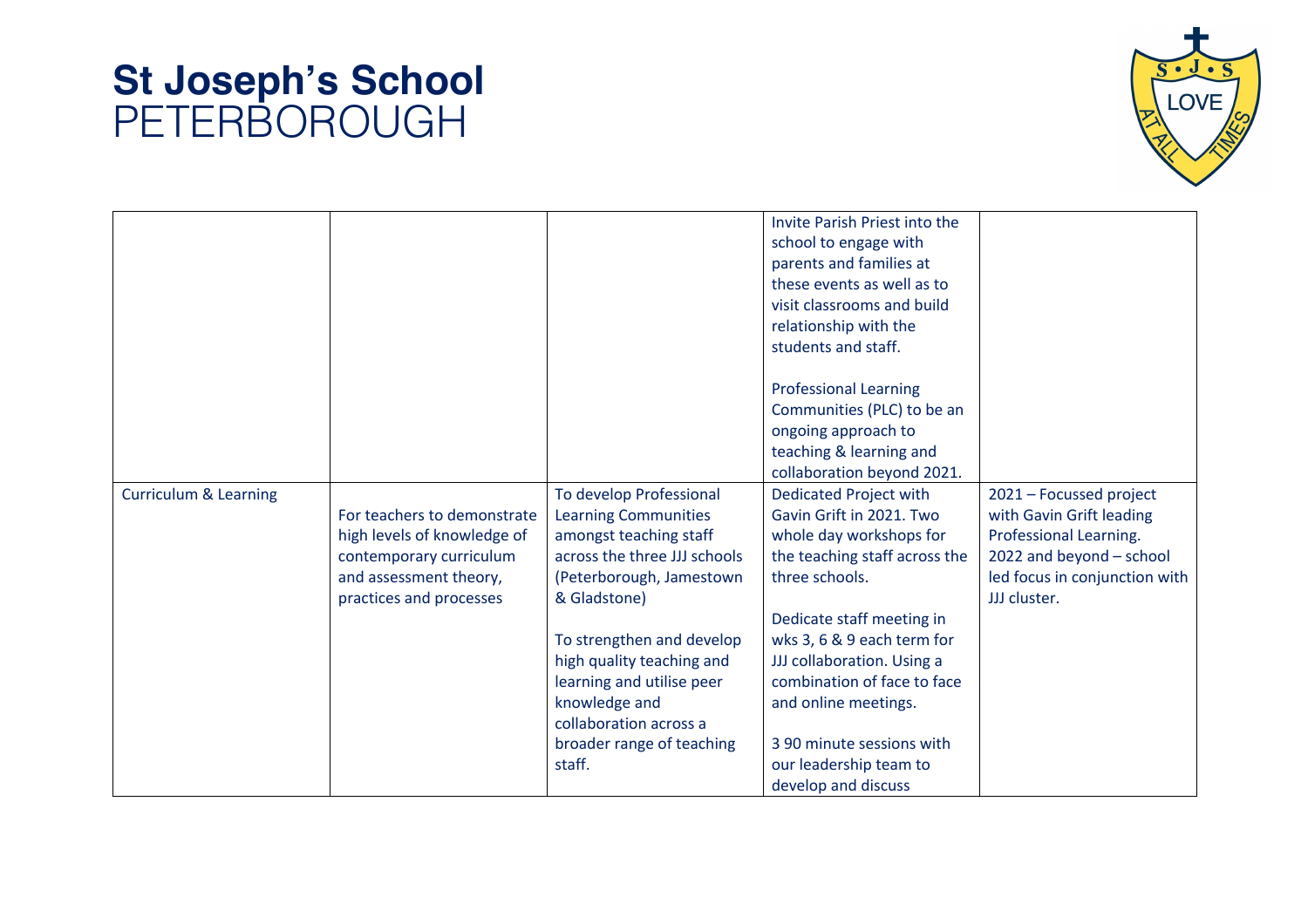

| <b>Teaching staff will</b>   | targeted strategies for        |                             |
|------------------------------|--------------------------------|-----------------------------|
| collaborate with peers at    | professional learning          |                             |
| the two other schools in     | communities at St Joseph's     |                             |
| planning teaching and        | Peterborough.                  |                             |
| learning opportunities,      |                                |                             |
| developing and moderating    |                                |                             |
| assessments and              |                                |                             |
| collaborating on targeted    | Engage in continuing           | 2021                        |
| teaching practices to extend | professional learning project  |                             |
| students and assist those    | with Leah & Tierney from       |                             |
| who are behind.              | <b>B2FM (Kennedy Press)</b>    |                             |
|                              |                                |                             |
|                              | Implement diagnostic           | 2022 will continue to       |
|                              | assessments at the             | implement B2FM approach     |
| To continue to target        | beginning of the year to       | and targeted teaching &     |
| growth in Mathematics        | specifically target individual | learning, however will not  |
| across the school from R-7.  | students and their learning    | be engaging in a specific   |
|                              | needs.                         | paid project with Kennedy   |
|                              |                                |                             |
| Planning and developing a    |                                | Press.                      |
| Maths program for Middle     |                                |                             |
| school that aligns with      | Develop a scope and            | 2022 will see the           |
| current developments in the  | sequence for Mathematics       | implementation of middle    |
| <b>B2FM Project.</b>         | to identify and target         | school. 2021 will employ a  |
|                              | specific areas of the          | middle school leader to     |
|                              | curriculum that must be        | work on developing the      |
|                              | taught in order to meet        | curriculum ready for        |
|                              | students learning needs and    | implementation of Yr 7&8 in |
|                              |                                | 2022 and Yr 9 in 2023.      |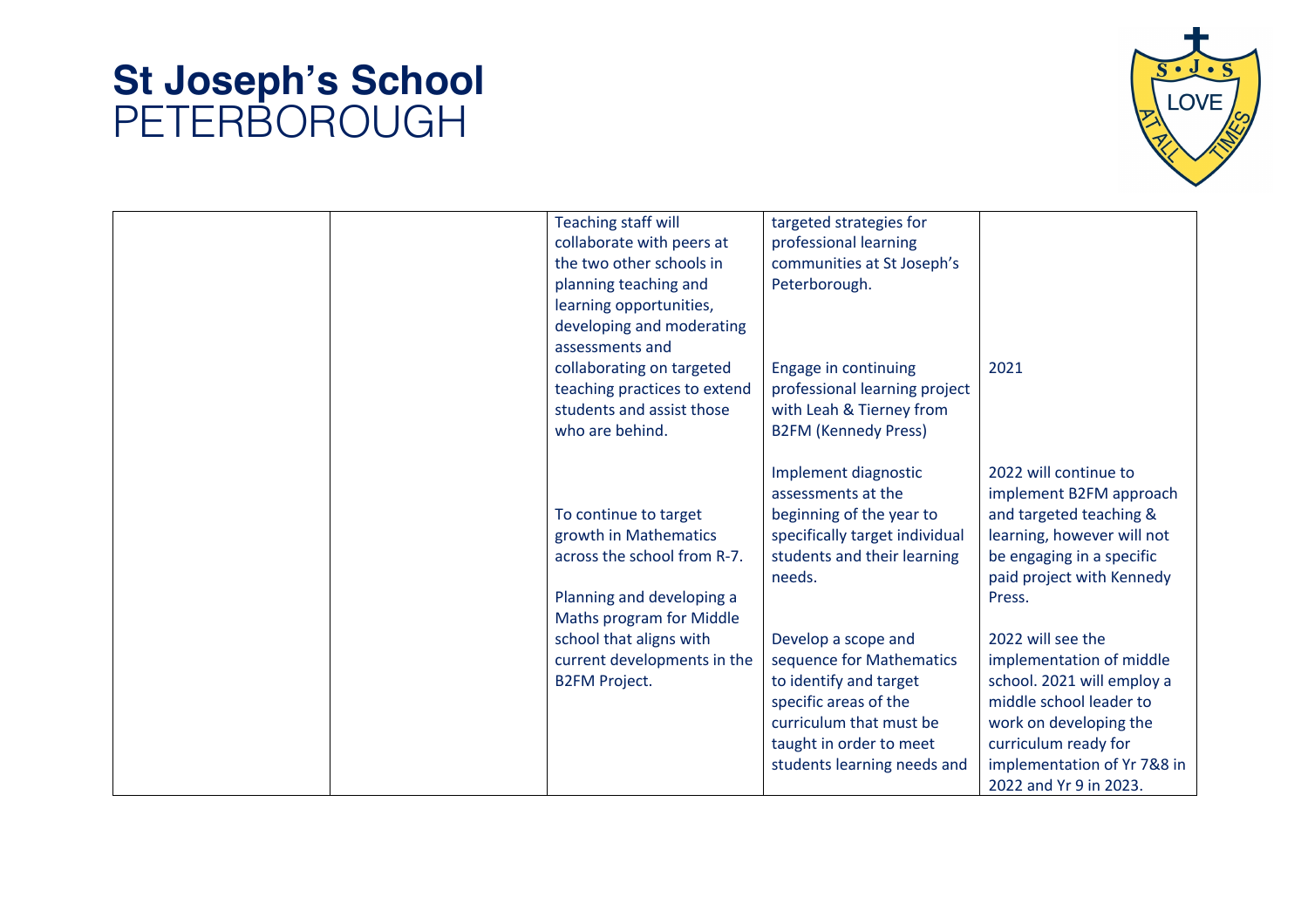

| To focus on writing $-$<br>utilising the 7 Steps to<br>Writing Success throughout<br>the school. | also provide exposure and<br>extension.<br>Engage students in 7 steps<br>that will assist them to<br>develop creative, engaging<br>and complex written texts.<br>Use moderation across the<br>school as well as across the<br>JJJ cluster to ensure<br>consistent assessment and<br>grading practices for all<br>students.<br>Maintain high expectations | Ongoing focus beginning in<br>2020.<br>2021 and beyond. Through<br>the establishment of PLCs in<br>2021 this will become<br>common practice across the<br>JJJ cluster. |
|--------------------------------------------------------------------------------------------------|----------------------------------------------------------------------------------------------------------------------------------------------------------------------------------------------------------------------------------------------------------------------------------------------------------------------------------------------------------|------------------------------------------------------------------------------------------------------------------------------------------------------------------------|
| Developing and<br>implementing Middle School<br>Curriculum                                       | of students' writing and<br>encourage a growth<br>mindset.<br>Work in collaboration with<br>the R-9 cluster of schools<br>(Wallaroo, Clare, Murray<br>Bridge & Roxby Downs) to<br>develop rigorous curriculum                                                                                                                                            | 2021 - initial development<br>& employment of Middle<br><b>School Coordinator in</b><br>Semester 2                                                                     |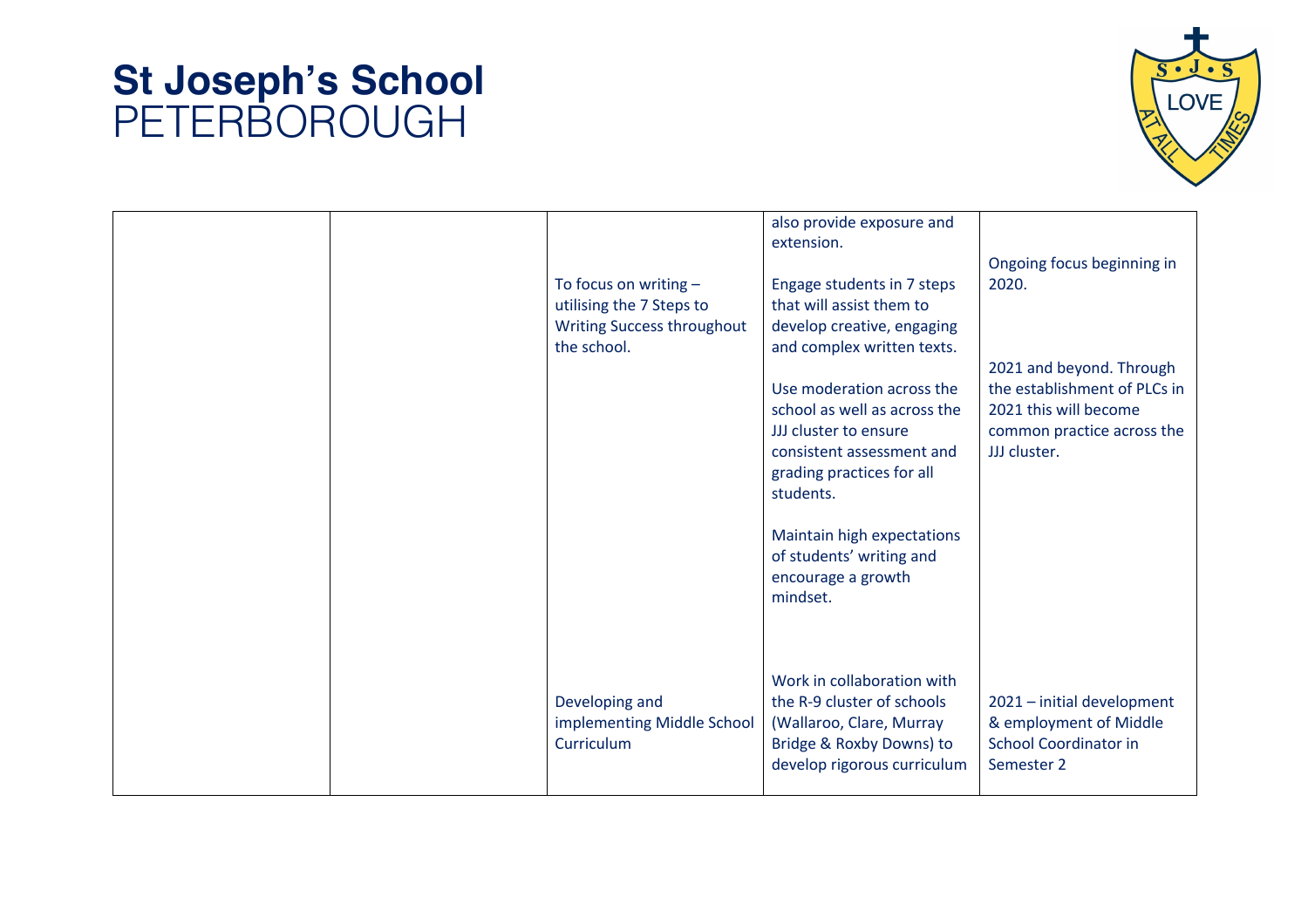

|                                 | design for the Middle School  | $2022 - Yr 7&88$               |
|---------------------------------|-------------------------------|--------------------------------|
|                                 | in 2022.                      | $2023 - Yr9$                   |
|                                 |                               |                                |
|                                 | <b>Ensure that required</b>   | This will be an ongoing        |
|                                 | resources are sourced and     | process with continual         |
|                                 | established ready for the     | review and collaboration.      |
|                                 | opening of the middle         |                                |
|                                 | school in 2022.               |                                |
|                                 |                               |                                |
|                                 |                               |                                |
|                                 | Ongoing support for the       |                                |
|                                 | Middle School Leader          |                                |
|                                 | through Cluster support and   |                                |
|                                 | Professional development to   |                                |
|                                 | ensure a continuous high      |                                |
|                                 | expectation of teaching &     |                                |
|                                 | learning practices and        |                                |
|                                 | curriculum delivery.          |                                |
|                                 |                               |                                |
|                                 |                               |                                |
|                                 |                               |                                |
|                                 |                               | Initial goals were set in 2020 |
| <b>Balanced Scorecard (BSC)</b> | St Joseph's School staff will | - due to NAPLAN being          |
| <b>Targets</b>                  | be working hard to achieve    | cancelled in 2020 there may    |
|                                 | the set goals of Catholic     | be some adjustments            |
|                                 | Education to be achieved by   | required over the following    |
|                                 | 2024.                         | three years to ensure          |
|                                 |                               |                                |
|                                 |                               | targets are met by 2024.       |
|                                 | We will be aiming to reduce   |                                |
|                                 | the number of students        |                                |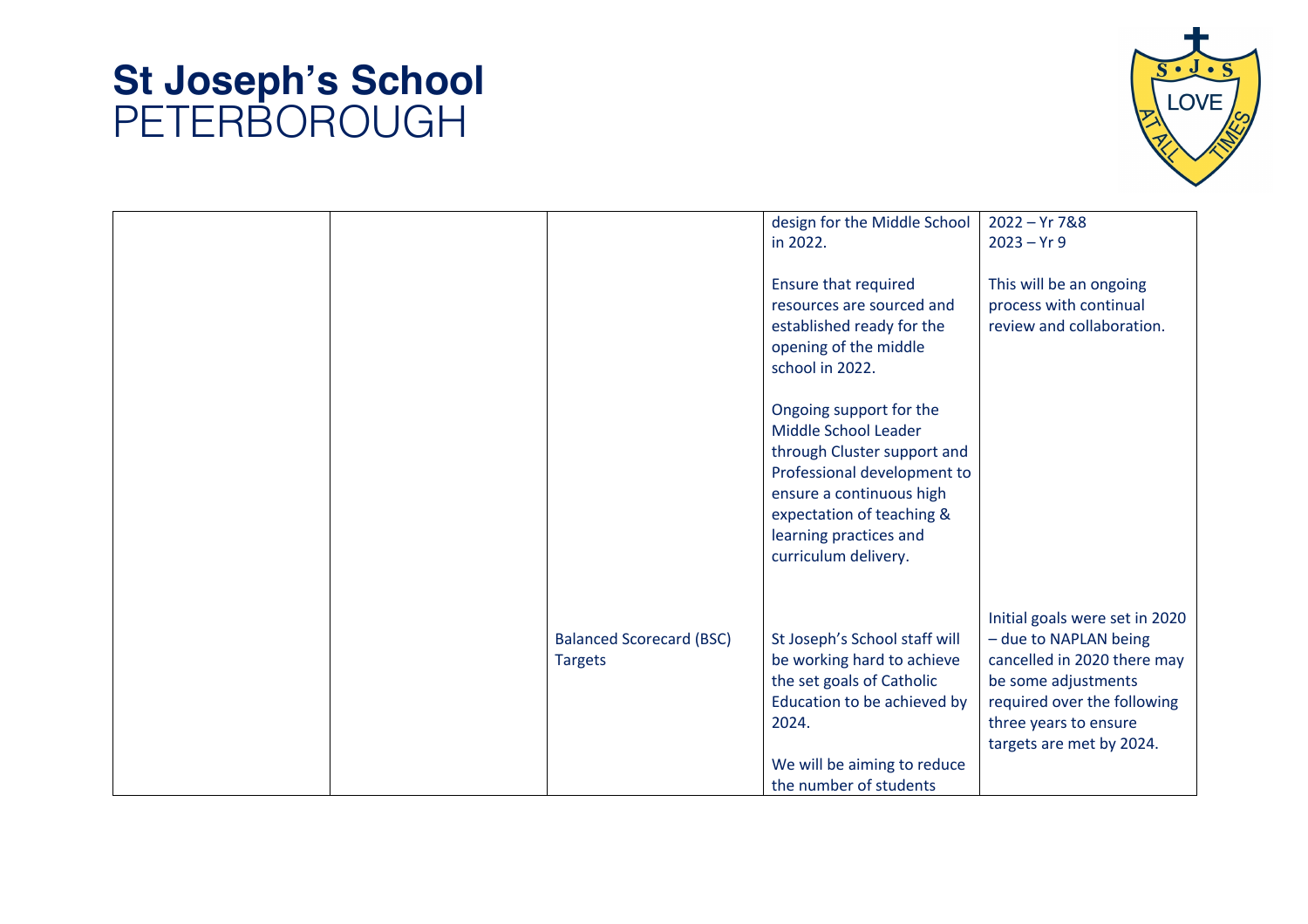

|                              |                                 | below the National            |         |
|------------------------------|---------------------------------|-------------------------------|---------|
|                              |                                 | Minimum Standard of           |         |
|                              |                                 | NAPLAN by 40% by 2024.        |         |
|                              |                                 |                               |         |
|                              |                                 | We are aiming for the % of    |         |
|                              |                                 | students in the top two       |         |
|                              |                                 | NAPLAN bands exceeds the      |         |
|                              |                                 | National Average. Therefore   |         |
|                              |                                 | we need to improve in the     |         |
|                              |                                 | following areas:              |         |
|                              |                                 | Reading: increase by 3% p.a   |         |
|                              |                                 |                               |         |
|                              |                                 | Spelling: increase by 13% p.a |         |
|                              |                                 | Writing: increase by 20% p.a  |         |
|                              |                                 | G&P: increase by 9% p.a       |         |
|                              |                                 | Numeracy: increase by 65%     |         |
|                              |                                 | p.a                           |         |
|                              |                                 |                               |         |
|                              |                                 |                               |         |
|                              |                                 |                               |         |
|                              |                                 |                               |         |
| To provide opportunities for |                                 |                               |         |
| Students to be intercultural |                                 |                               |         |
| and globally minded          | <b>Engage with Asia Project</b> | Continue our involvement in   |         |
|                              |                                 | the Engage with Asia          |         |
|                              |                                 | Project. Strengthen the       |         |
|                              |                                 | connection with the two       | Ongoing |
|                              |                                 | schools in China that we      |         |
|                              |                                 |                               |         |
|                              |                                 | already connect with          |         |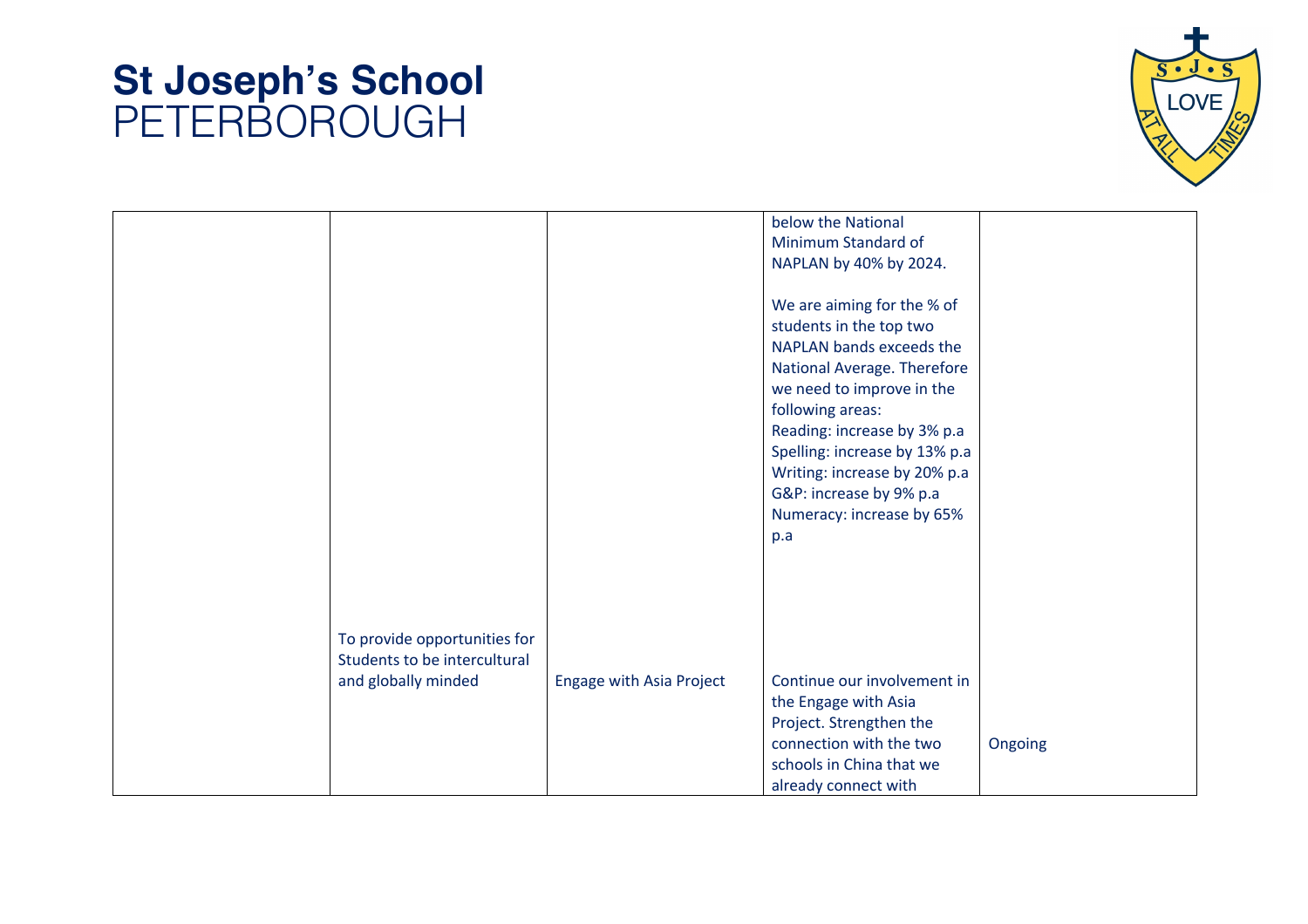

|                                 | (Sichuan Bright Foreign        |         |
|---------------------------------|--------------------------------|---------|
|                                 | Language School & Tanghu       |         |
|                                 | <b>Elementary School)</b>      |         |
|                                 |                                |         |
|                                 | Currently two classes          |         |
|                                 | connect with a school in       |         |
|                                 | China. 2021 will expand to     |         |
|                                 | three classes and 2022 hope    |         |
|                                 |                                |         |
|                                 | to expand that to four.        |         |
|                                 |                                |         |
|                                 | Student agency is a high       |         |
|                                 | priority with this connection  |         |
|                                 | and they are engaged in        |         |
|                                 | decisions around what they     |         |
|                                 | share and what they want to    |         |
|                                 | know from their peers          |         |
|                                 | overseas.                      |         |
|                                 |                                |         |
|                                 |                                |         |
|                                 |                                |         |
|                                 |                                |         |
| <b>Chinese Language Lessons</b> | Continue accessing language    | Ongoing |
|                                 | program through Meg - an       |         |
|                                 | Australian language            |         |
|                                 | company that employs           |         |
|                                 | Chinese teachers in Beijing.   |         |
|                                 | Students gain an authentic     |         |
|                                 | insight into life in China and |         |
|                                 | build a deepening              |         |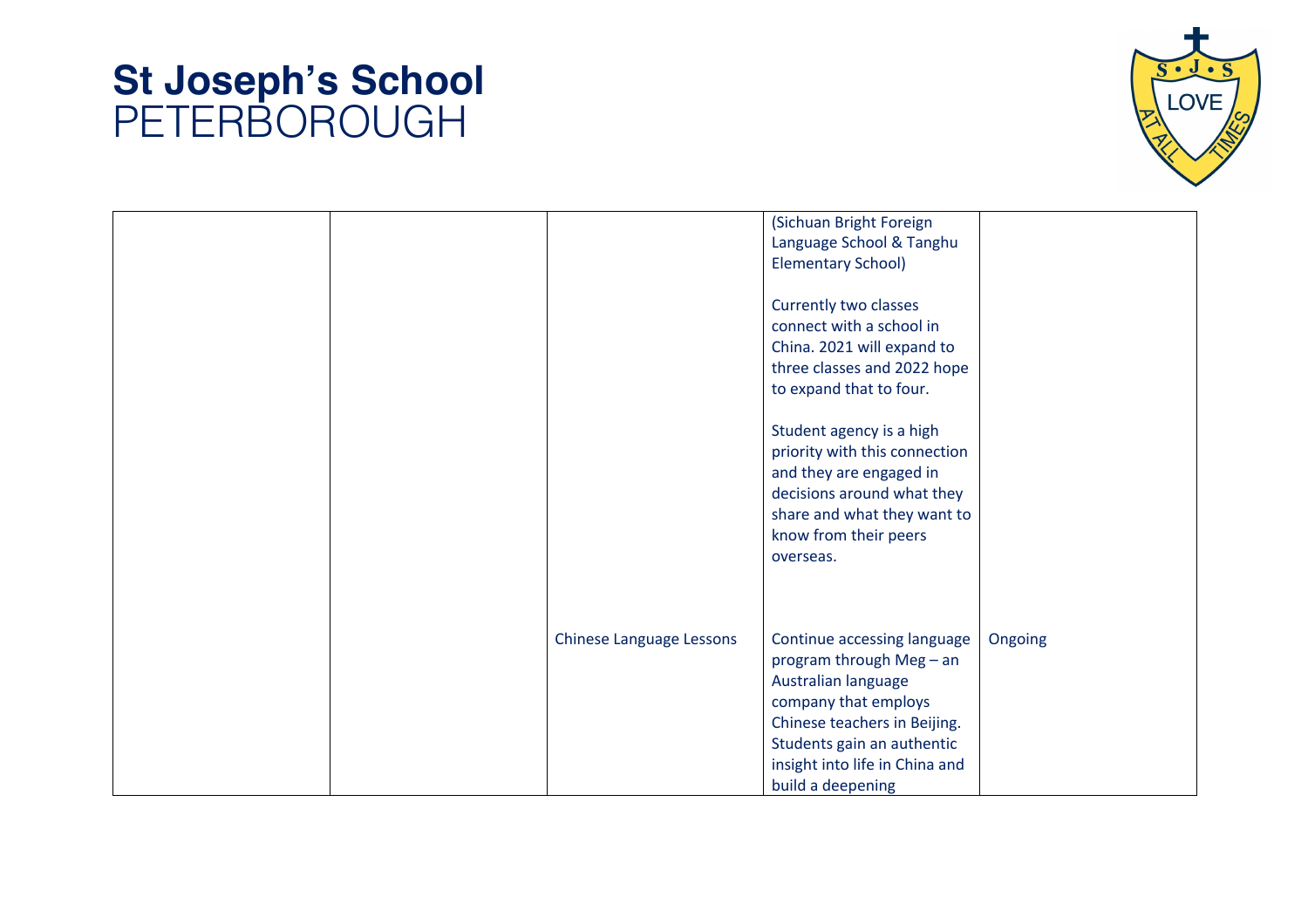

| Student agency, identity,<br>learning & leadership | <b>Ensure a learning</b><br>environment where student<br>voice, agency and leadership<br>enable students to reflect<br>and understand their<br>identity development | Key Capabilities - For the<br>staff and students to deeply<br>explore the KC and for<br>students to reflect upon<br>themselves and their<br>personal & social<br>development along these<br>continuums. | understanding of culture as<br>well as language. The use of<br>Zoom remains a successful<br>alternative given the<br>difficulty to staff a language<br>teacher.<br>We will expand this program<br>into 7-9 from 2022.<br>A targeted focus each term<br>on one of the Key<br>Capabilities. Students<br>identify / self assess/reflect<br>on where they sit on the<br>continuum and then set<br>personal goals that they<br>wish to achieve in order to<br>progress along the<br>continuum.<br>Goals are recorded and<br>shared with parents to add<br>accountability and allow<br>deeper engagement in<br>conversation both at school<br>and home | Term 4 2020 through to<br>Term 2 2022 - will focus on<br>1 per term.<br>Ongoing focus to embed Key<br>Capabilities throughout the<br>curriculum, teaching &<br>learning practices and<br>language of self reflection &<br>student agency throughout<br>the school. |
|----------------------------------------------------|---------------------------------------------------------------------------------------------------------------------------------------------------------------------|---------------------------------------------------------------------------------------------------------------------------------------------------------------------------------------------------------|--------------------------------------------------------------------------------------------------------------------------------------------------------------------------------------------------------------------------------------------------------------------------------------------------------------------------------------------------------------------------------------------------------------------------------------------------------------------------------------------------------------------------------------------------------------------------------------------------------------------------------------------------|--------------------------------------------------------------------------------------------------------------------------------------------------------------------------------------------------------------------------------------------------------------------|
|----------------------------------------------------|---------------------------------------------------------------------------------------------------------------------------------------------------------------------|---------------------------------------------------------------------------------------------------------------------------------------------------------------------------------------------------------|--------------------------------------------------------------------------------------------------------------------------------------------------------------------------------------------------------------------------------------------------------------------------------------------------------------------------------------------------------------------------------------------------------------------------------------------------------------------------------------------------------------------------------------------------------------------------------------------------------------------------------------------------|--------------------------------------------------------------------------------------------------------------------------------------------------------------------------------------------------------------------------------------------------------------------|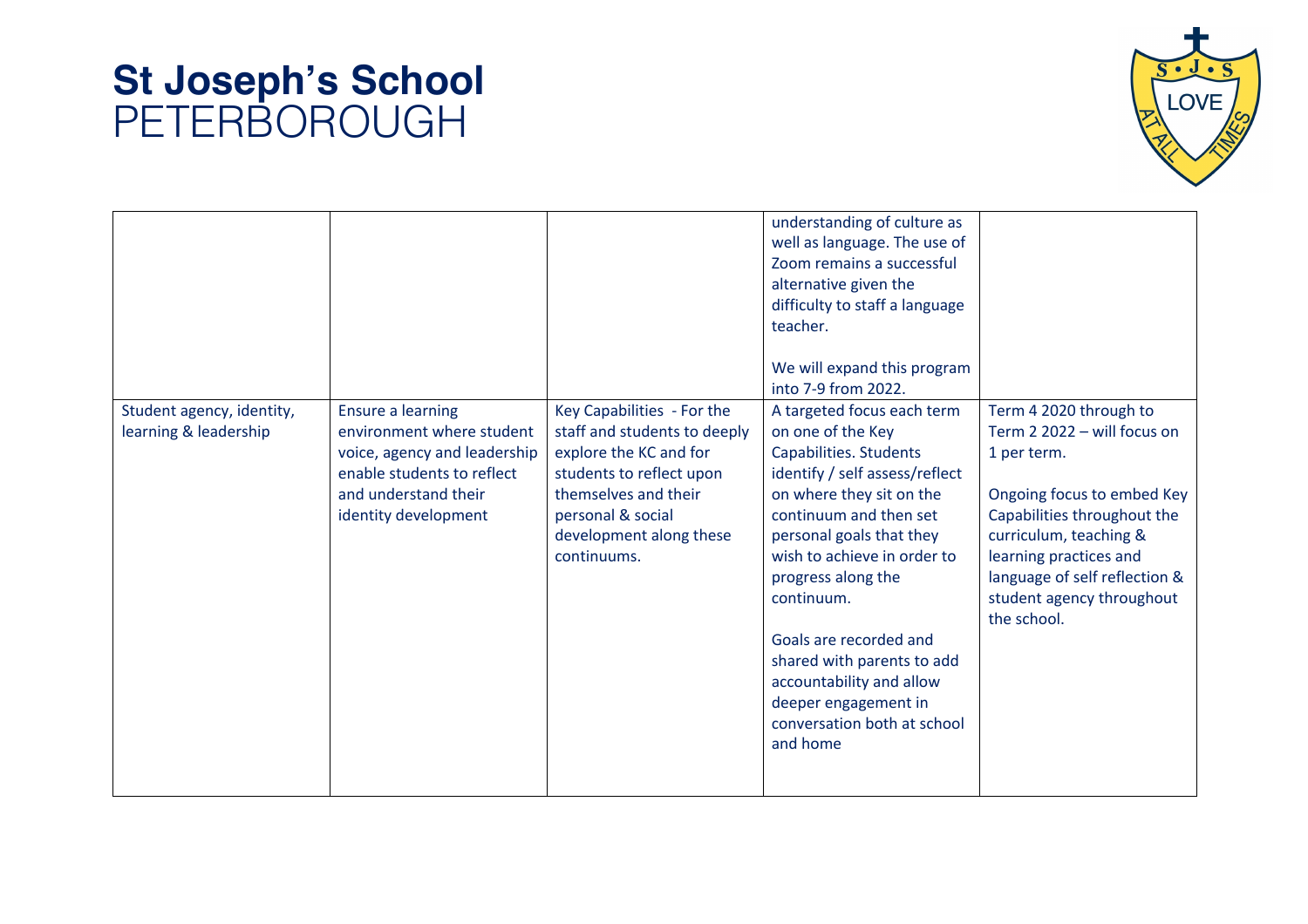

|                             |                                                                                                        | SRC-to reinstate a Student<br><b>Representative Council</b><br>withing the school to ensure<br>that student voice is<br>represented across the<br>school and all students<br>voices can be heard. | Classes vote for two of their<br>peers to represent them.<br>This will change each<br>semester.<br>Students participate in<br>fortnightly meetings<br>supported by the Leader of<br>Learning.                                                                                                                 |                                           |
|-----------------------------|--------------------------------------------------------------------------------------------------------|---------------------------------------------------------------------------------------------------------------------------------------------------------------------------------------------------|---------------------------------------------------------------------------------------------------------------------------------------------------------------------------------------------------------------------------------------------------------------------------------------------------------------|-------------------------------------------|
| <b>Community Engagement</b> | Parents and families are<br>active contributors to school<br>decision making and<br>planning processes | To have a vibrant and active<br>P&F committee that leads<br>fundraising efforts and<br>convenes catering events to<br>support the school and<br>community.                                        | Publicise what the P&F is all<br>about.<br>Create a welcoming<br>approach to gatherings and<br>seek out parents that might<br>be reluctant to volunteer<br>themselves.<br>Offer support to willing<br>volunteers to ensure that<br>they feel welcome and<br>capable of the tasks<br>required of the committee |                                           |
| Resources (Human &          | The School provides a well-                                                                            | Middle School - building of                                                                                                                                                                       | Through the assistance of                                                                                                                                                                                                                                                                                     | 2021- Building taking place               |
| Physical)                   | maintained safe, secure,                                                                               | the 7-9 classrooms and                                                                                                                                                                            | the Regional Schools                                                                                                                                                                                                                                                                                          | 2021 - resourcing in                      |
|                             | stimulating and welcoming                                                                              | resourcing of these new                                                                                                                                                                           | Pathway Project Team, we                                                                                                                                                                                                                                                                                      | preparation for 1 <sup>st</sup> intake in |
|                             | environment.                                                                                           | learning spaces                                                                                                                                                                                   | will ensure that the building                                                                                                                                                                                                                                                                                 | 2022.                                     |